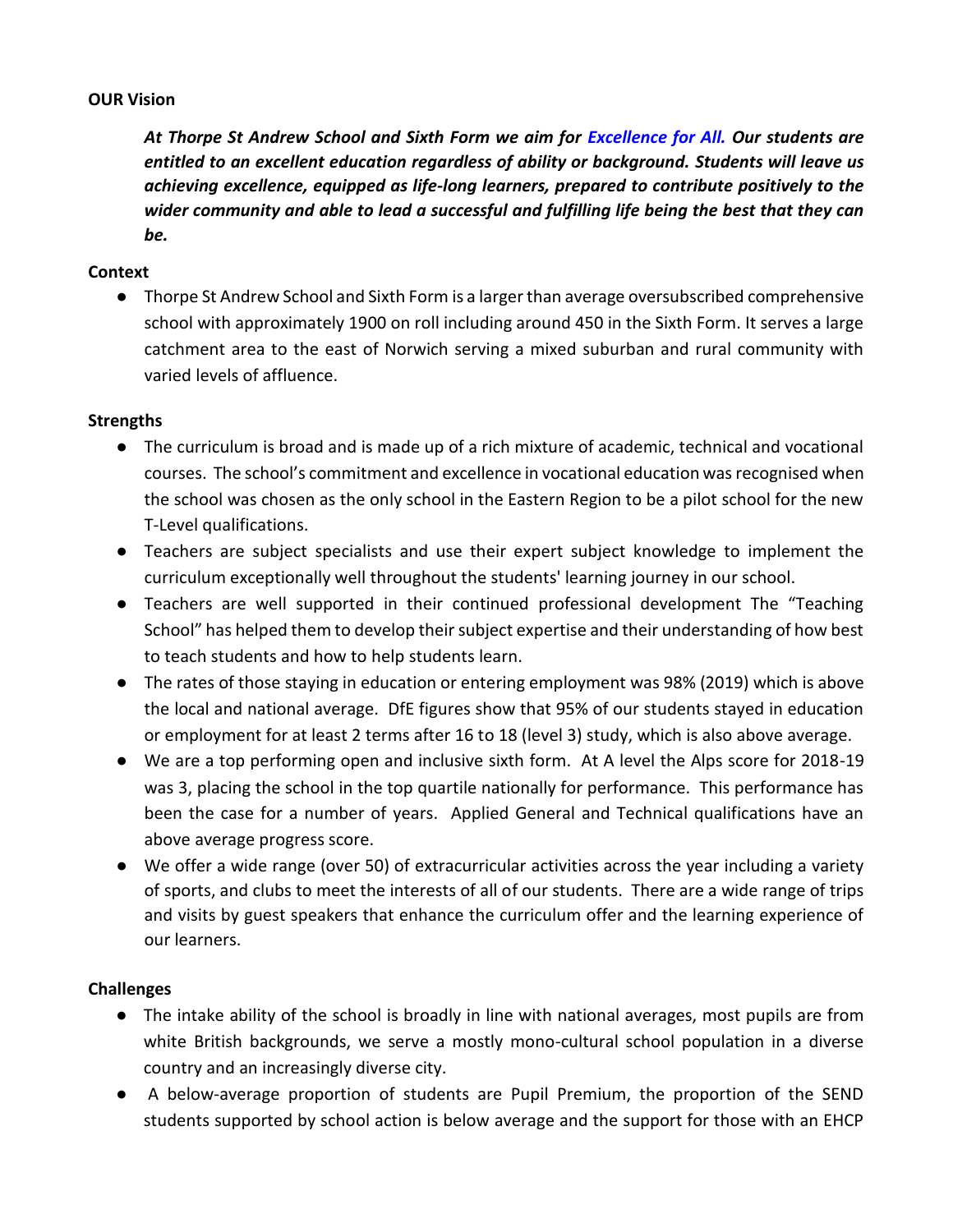is well below average. At Key Stage 4 progress shows a rising 3-year trend although PP, FSM, Boys and SEND have negative progress scores.

- Higher prior attaining students are successful at Key Stage 4 but do not achieve excellence and gain the highest of grades. Middle and low prior attaining students make better progress
- The context of the school is also a challenge in that the extreme variations of affluence, difference in catchment and aspirations have resulted in a below average progress of key groups and a difficulty in planning for support for all of our groups.

## **Curriculum Intent**

## **OUR Curriculum:**

Thorpe St Andrew School and Sixth Form (as part of The Yare Education Trust) continues to have a broad and balanced curriculum which promotes the spiritual, moral, cultural, mental and physical developments of students and prepares them for the opportunities, responsibilities and experiences of later life. This is achieved through a coherent and relevant curriculum that is clearly planned and sequenced with consistently high standards of teaching. The National curriculum and statutory commitments are our minimum responsibility in meeting the needs of our learners*.* Our curriculum and its delivery must counterbalance some of the barriers created by social disadvantage and allow ALL students to achieve excellence. In addition to this it is imperative that we educate our students to see beyond Norfolk and be ready to be members of a diverse global community.

We believe our focus on excellence is essential. We believe that excellence is the result of the consistent application of three behavioural traits: Aspiration, Respect and Engagement. All interactions in the school will reflect these traits in order to build a strong sense of focus and purpose. In turn, this will build strong independent learners who are well prepared for the challenges of a highly competitive, rapidly changing global society.

### **The Pastoral Curriculum**:

### **Through our Pastoral curriculum we will ensure that ALL students:**

- **Aspire** to be active citizens in a local, national and global context
- **Respect** themselves, each other and all members of their community
- **Engage** in independent learning and aspire to excel in all that they do
- Contribute to the wider school community by taking an active role in the Year group schools and have student leadership opportunities.
- Experience a variety of enrichment opportunities as part of our co curriculum offer to enable students to develop their talents beyond the classroom.
- Value learning and the acquisition of knowledge.
- Strive to be the very best they can be as individuals and make a commitment to be excellent in all that they do now and in the future.

# **Through our Academic curriculum we will ensure that ALL students:**

● Acquire knowledge and expertise by prioritising subject depth and valuing deep knowledge.